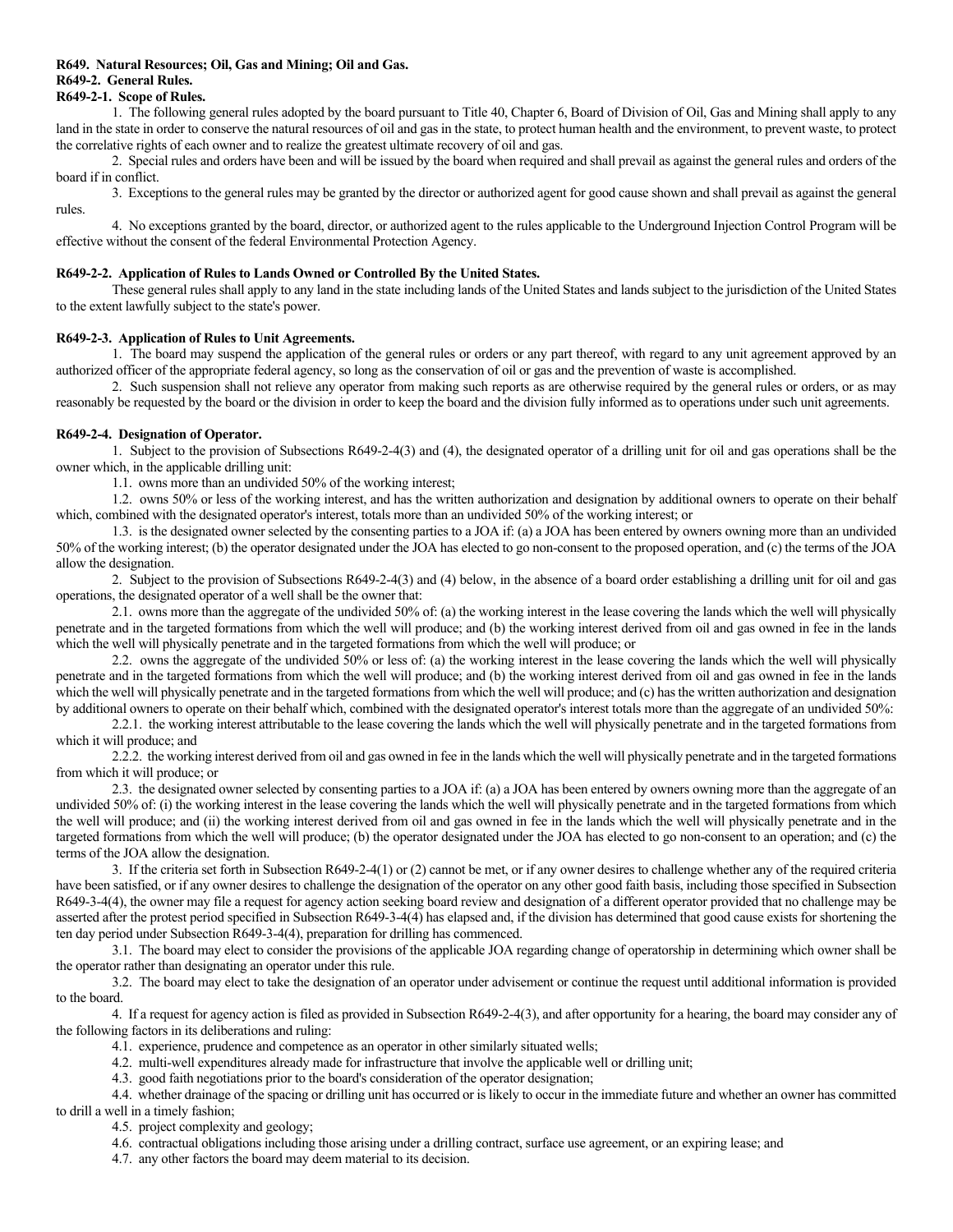5. Subject to Subsection R649-2-4(5.3) the designated operator has the right to request the division revoke any other approved APDs for any wells where preparation for drilling has not yet commenced relating to:

5.1. the applicable drilling unit; or

5.2. in the absence of a board order establishing a drilling unit, any approved APDs for any wells approved under the criteria specified in R649-2- 4(2) above.

5.3. The division may not revoke APDs approved pursuant to Subsection R649-3-4(5).

# **R649-2-5. Right to Inspect.**

1. The director or authorized agent shall have the right at any reasonable time to go upon and inspect any oil or gas properties and wells for the purpose of making any investigations or tests reasonably necessary to ensure compliance with the provisions of the statutes, the general rules and orders of the board or any special field rules and orders. The director or authorized agent shall report any observed violation to the board.

2. The documentation of off lease transportation of crude oil required by Section R649-2-6, Access to Records, shall be carried in the motor vehicle during transportation and shall be available for examination and inspection by the director or an authorized agent upon request.

# **R649-2-6. Access to Records.**

1. Any person who produces, operates, sells, purchases, acquires, stores, transports, refines, or processes oil or gas or who injects fluids for cycling, pressure maintenance, secondary or enhanced recovery, or disposal of salt water or oil field waste within the state, shall make and keep appropriate books and records covering their operations in the state from which they shall be able to make and substantiate any reports required by the board or the division.

1.1. Such books and records, together with copies of any reports and notices submitted to the board or the division shall be kept on file and available for inspection by the director or an authorized agent at any reasonable time for a period of at least six years.

1.2. The director or the authorized agent shall also have access to any pertinent well records wherever located.

2. Each owner or operator shall permit the director or authorized agent at their sole risk and expense, in the absence of negligence on the part of the owner or operator, to come upon any lease, property or well operated or controlled by them; to inspect the records pertaining to and the manner of operation of such property or well; and to have access at any reasonable time to any record pertaining to such well. Any information so obtained by the director or authorized agent shall be kept confidential and shall be reported only to the division or its authorized agent, unless the owner or operator gives written permission to the director to release such information.

3. Any off lease transportation of oil by motor vehicle shall be accompanied by a run ticket or equivalent document. The documentation shall identify the name and address of the transporter, the name of the operator, the lease or facility from which the oil was taken, the date of removal, the API gravity of the oil, the calculated percentage of BS and W, the volume of oil or the opening and closing tank gauges or meter readings, and the destination of the oil.

# **R649-2-7. Naming of Oil and Gas Fields or Pools.**

1. The division shall name oil and gas fields or pools within the state in cooperation with a Fields Names Advisory Committee and with due regard and consideration for any recommendation from the owners or operators of such fields or pools. The Field Names Advisory Committee shall be composed of a representative of the United States Bureau of Land Management and representatives of appropriate state agencies and the oil and gas industry.

# **R649-2-8. Measurement of Production.**

1. The volume of oil production shall be computed in barrels of clean oil, on the basis of acceptable meter measurements, tank measurements, or with such greater accuracy as may be required by the division. Computations of the volume of oil production shall be subject to the following corrections:

1.1. The gross volume of oil shall be corrected to exclude the entire volume of impurities not constituting a natural component part of the oil.

1.2. The observed volume of oil after correction for impurities shall be further corrected to the standard volume at 60 degrees Fahrenheit, in accordance with Table 6A of the API/ASTM D-1250, Chapter 11.1, Manual of Petroleum Measurement (1980), which is incorporated by this reference.

1.3. The observed gravity of oil shall be corrected to the standard API gravity at 60 degrees Fahrenheit in accordance with Table 5A of API/ASTM, D-1250, Chapter 11.1, Manual of Petroleum Measurement (1980), which is incorporated by this reference.

2. Any gas shall be measured by an orifice type meter unless otherwise authorized by the division.

2.1. In computing the volumes of any gas produced, sold, or injected, the standard pressure base shall be 14.73 pounds per square inch absolute (psia), and the standard temperature base shall be 60 degrees Fahrenheit.

2.2. Any measurements of gas shall be adjusted by computation to these standards, regardless of the pressure and temperature at which the gas was actually measured, unless otherwise authorized by the division.

# **R649-2-8a. Consenting to Participate in a Well.**

1. Except as provided in Subsection (2), an owner shall be determined by the board to be a "Nonconsenting owner" as defined in Section 40-6-2 if, within 30 days from the date the notice of opportunity to participate is received, the owner has failed to:

1.1. Execute and deliver to the operator an executed AFE for the well; and

1.2. Execute and deliver to the operator a JOA to govern the drilling and operation of the well and applicable drilling unit with the operator, and subject the owner to the risk compensation award under Section 40-6-6.5 as may be determined by the board.

2. If, within 30 days from the date the notice of opportunity to participate is received or such later date as provided for by the notice of opportunity to participate, or by separate written agreement, an owner has delivered to the operator an executed AFE, and subject to Subsection R649-2-8a(5), written objections, addressing the specific provisions of the operator's proposed JOA to which the owner in good faith objects, the reasoning for each objection, and modifications or alternative provisions the owner proposes in lieu thereof, the owner shall be deemed a "Consenting owner" as defined in Subsection 40-6- 2(4).

3. Failure of an owner to comply with the requirements of Subsection (2) shall results in the determination by the board that the owner is a Nonconsenting owner and subject the owner to the risk compensation award under Section 40-6-6.5 as may be determined by the board.

4. An owner who complies with the requirements of Subsection (2) or an operator who in good faith rejects said owner's proposed modifications or alternate provisions to the JOA may request that the board determine the terms of the JOA in accordance with the provisions of Subsection 40-6-6.5(2) as follows:

4.1. if the operator has filed a request for agency action for compulsory pooling of owners in the well and associated drilling unit has been filed, either the owner or the operator may move the board to determine the reasonableness of the costs charged and the terms of the JOA between the owner and operator as part of the proceeding; and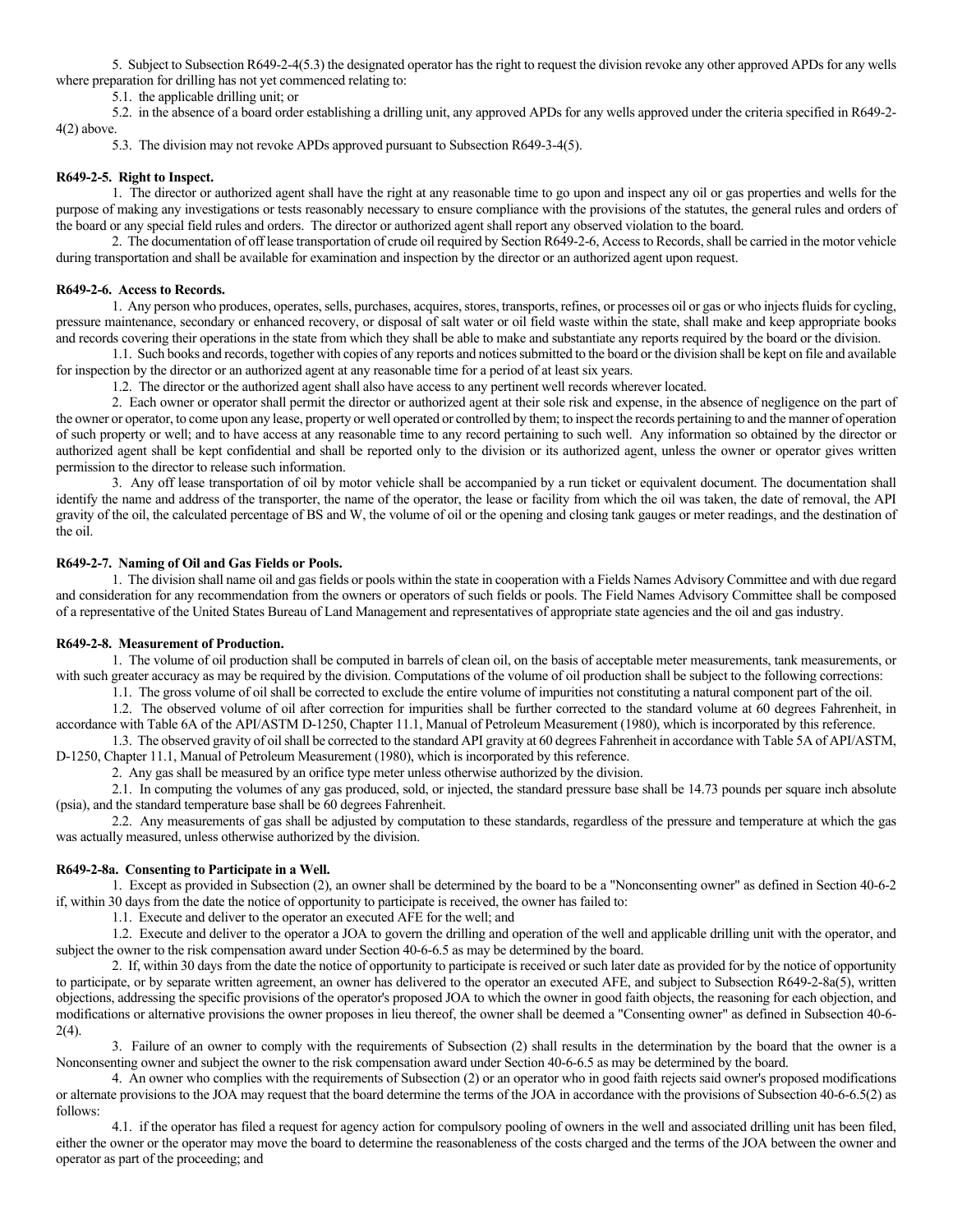4.2. if no request for agency action has been filed for the compulsory pooling of owners in the well and associated drilling unit, then either the owner or the operator may file a request for agency action within 60 days of the receipt by the operator of the owner's written objections;

4.3. if neither Subsection (4.1) or (4.2) timely occurs, then the actual costs incurred shall be deemed by the board as just and reasonable, and the terms of the JOA as proposed by the operator in the notice of opportunity to participate shall be deemed by the board to govern as between the operator and the owner in any subsequent hearing before the board;

4.4. if a hearing is held before the board regarding disputed provisions or terms of a JOA, the scope of the hearing shall be limited to addressing only the terms at issue within the proposed JOA. Any JOA approved and adopted by the board shall include any undisputed terms and conditions of the JOA proposed by the operator and govern as between the operator and the owner. If the board determines the owner's objections to the costs charged are justified, the operator shall apply the amounts over and above those found to be reasonable charges as credit against the owner's proportionate share of future operational expenses.

5. Articles VII.A through D of the standard and unmodified A.A.P.L. Form 610-2015 Model Form Operating Agreement, which are incorporated by this reference, are deemed just and reasonable under any circumstances, and shall be adopted by the board in any JOA dispute under Subsection R649-2- 8a(4) retroactively effective to the date the AFE is signed by the consenting owner pursuant to Subsection R649-2-8a(2) above; provided that, as to Article VII. D.3, the applicable "risk penalty" referred to therein shall be set by the board. If these provisions are contained in the JOA proposed by the operator without modification, any objection to them shall be summarily rejected by the board.

### **R649-2-9. Refusal to Agree.**

If the operator and owner negotiating in good faith fail to reach agreement for the leasing of that owner's mineral interest or for voluntary participation by that owner in the proposed well prior to the filing of a request for agency action for compulsory pooling of interests in the drilling unit under Section 40-6-6.5 then, the duly-noticed hearing on the request for agency action for compulsory pooling may, at the discretion of the board or its designated hearing examiner, be delayed for a period not to exceed 30 days, to allow for continued good faith negotiations between the operator and the owner.

# **R649-2-9a. Notice of Unlocatable and Unidentified Owners.**

1. Either an owner who is not identifiable, but may claim ownership by, through, or under the estate of a deceased owner of record, or an owner who is not locatable, may be determined by the board to be a "Nonconsenting owner" as defined under Section 40-6-2 if:

1.1. the operator, concurrent with the filing of a request for agency action for compulsory pooling, files with the board an ex parte motion for notice by publication in a newspaper of general circulation in the county where the well is located for two consecutive weeks prior to the hearing date, which motion shall be accompanied by a proposed form of such notice to be published, and an affidavit outlining in sufficient detail the operator's reasonable diligent and good faith efforts to identify and locate such owners including at a minimum:

1.1.1. a listing of any such owners; provided, if such owners are unknown, then identifying them as parties not already leased or participating in the well at issue and claiming by, through or under the estate of the deceased owner of record;

1.1.2. the name, address, email address and telephone number of a contact person for the operator to respond to the notice; and

1.1.3. any information set forth in notice of opportunity to participate, in lieu of an AFE and a JOA, a statement that an AFE for the subject well and a proposed JOA agreement shall be provided by the operator to the owner if a response to the notice is received before the hearing;

1.2. the board finds the operator has exercised such reasonable, diligent and good faith efforts to identify and locate such owners and further finds the proposed form of notice is acceptable, and issues an order granting the motion, and proof of such publication is supplied by said newspaper publisher and filed with the board; and

1.3. no response, either agreeing to lease or to otherwise participate in the subject well, is received by the operator from any such owner prior to the hearing.

### **R649-2-9b. Imposition of Statutory Risk Compensation Award.**

In determining the level of any risk compensation award imposed within the range of 150% to 400% specified under Subsection 40-6-  $6.5(4)(d)(i)(D)$ , the board may consider, among other factors, the geologic and engineering uncertainties and difficulties in drilling the well, the availability of information from prior and current drilling and development in the area, and the unique specified costs of the well.

### **R649-2-10. Notification of Lease Sale or Transfer.**

The owner of a lease shall provide notification to any person with an interest in such lease, when any part of that interest in the lease is sold or transferred.

### **R649-2-11. Confidentiality of Well Log Information.**

1. Well logs marked confidential shall be kept confidential for one year after the date on which the log is required to be filed with the division, unless the operator gives written permission to release the log at an earlier date.

2. Information on a newly permitted well will be held confidential only upon receipt by the division of a written request from the owner or operator.

3. The period of confidentiality may begin at the time the APD is submitted for approval if a request for confidentiality is received at that time. The information on the application itself will not be considered confidential.

4. Information that shall be held confidential includes well logs, electrical or radioactivity logs, electromagnetic, electrical, or magnetic surveys, core descriptions and analysis, maps, other geological, geophysical, and engineering information, and well completion reports that contain such information.

- 5. The owner or operator shall clearly mark documents as confidential. Such marking shall be in red and be clearly visible.
- 6. Confidential wells or information shall be reported separately from wells or information that is not in confidential status.

### **R649-2-12. Tests and Surveys.**

1. When deemed necessary or advisable the Director or authorized agent can require that tests or surveys be made to determine the presence of waste of oil, gas, water, or reservoir energy; the quantity of oil, gas or water; the amount and direction of deviation of any well from the vertical; formation, casing, tubing, or other pressures; or any other test or survey deemed necessary to carry out the purposes of the Oil and Gas Conservation Act.

2. Directional, deviation, or measurements-while-drilling (MWD) surveys or a combination of these surveys must be run on horizontal wells in order to identify the well's path and submitted in accordance with Section R649-3-21, Well Completion and Filing of Well Logs, as amended for horizontal wells.

### **R649-2-13. Application of a Compulsory Pooling Order to Subsequently Drilled Wells in a Drilling Unit.**